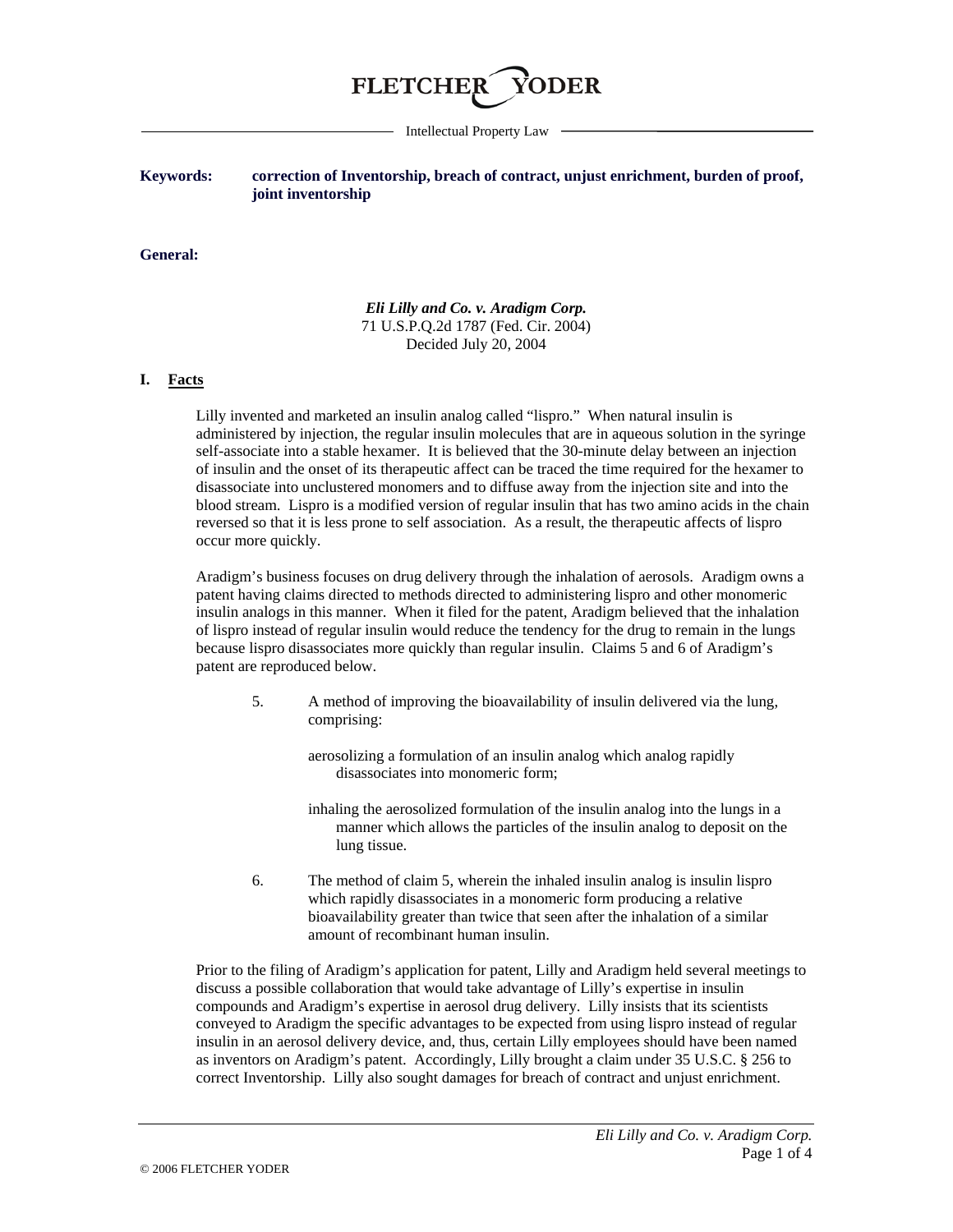In the district court, the jury found that one of Lilly's employees, Dr. DiMarchi, was a co-inventor of the subject matter set forth in claim 6 of Aradigm's patent. The jury also found in Lilly's favor under the breach of contract claim, although the jury found against Lilly in the unjust enrichment claim. Lilly appeals the district court's refusal to grant an injunction under the breach of contract claim, as well as the jury's finding under the unjust enrichment claim, and Aradigm cross-appeals the jury verdict finding Dr. DiMarchi to be co-inventor of claim 6.

## **II. Issues**

- A. Did the district court correctly determine that Dr. DiMarchi was a co-inventor based on clear and convincing evidence?
- B. Should the district court's determinations regarding the breach of contract claim and the unjust enrichment claim stand?

### **III. Discussion**

A. No. Section 256 creates a cause of action in the district courts for correction of nonjoinder of an inventor on a patent provided the non-joinder error occurred without deceptive intent. In the Section 256 proceeding, the inventors as named in an issued patent are presumed to be correct. The general rule is that a party alleging misjoinder or non-joinder of inventors must meet the heavy burden of proving its case by clear and convincing evidence and must provide evidence to corraborate the alleged joint inventor's conception. Under 35 USC §116, a person is a joint inventor only if he or she contributes to the conception of the claimed invention. An individual must make a contribution to the conception of the claimed invention that is not insignificant in quality when that contribution is measured against the dimension against the full invention. The alleged joint inventor must demonstrate that his or her labors were conjoined with the efforts of the named inventors, as joint inventorship under Section 116 can only be found when collaboration or concerted effort occurs.

First, Aradigm argued that the jury instructions were erroneous. A party seeking to alter a judgment based on erroneous just instructions must establish (1) they made a proper and timely objection to the jury instructions; (2) the instructions were legally erroneous; (3) the errors has prejudicial effect; and (4) they requested alternative instructions that would have remedied the error. Aradigm initially argued that the district court erred by not construing claim 6 before sending the Inventorship issue to the jury. The Federal Circuit found that while it is true that the legal scope of the claim must be known before the contributions of an alleged co-inventor can be compared to the claim to determine whether the correct inventors were named, Aradigm had never requested that the district court construe any terms in claim 6 and never offered a construction of claim 6. It was only after the presentation of all evidence to the jury that Aradigm even suggested that claim construction might be helpful. Therefore, the Federal Circuit held that Aradigm waived its right to request a construction of claim 6 and that Aradigm had implicitly conceded that the meanings of the terms in claim 6 were clear and not in need of construction. Secondly, Aradigm offered only a vague objection relating to the jury instruction. The Federal Circuit addressed this issue by noting that an objection must state distinctly the matter objected to and the grounds of objection in order to ensure that the objections point out to the district court its alleged error so that the district court has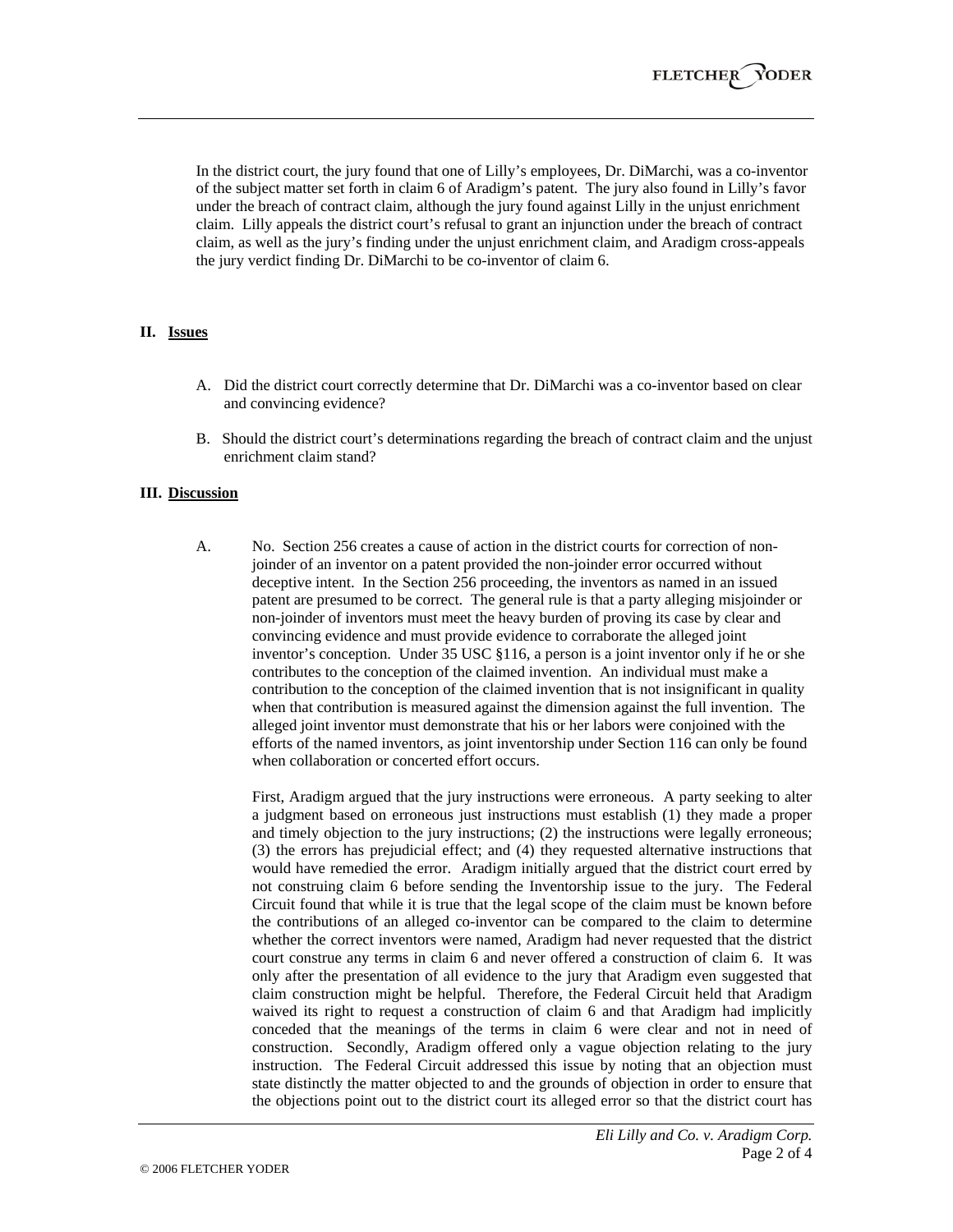an opportunity to correct the error. Here, generically alleging that the wording of a jury instruction is confusing, without suggesting the logical error that the jury might make, did not give the district court the information it required to recognize the alleged error and to have a meaningful opportunity to correct it. Furthermore, the Federal Circuit found that the jury instruction had no prejudicial effect in any case.

Secondly, Aradigm argued that the district court's paraphrase of claim 6 permitted the jury to find that Dr. DiMarchi had contributed only information about the chemical properties of lispro that were in the public domain and that a contribution of information in the prior art cannot give rise to joint inventorship. Specifically, Aradigm argued that "producing a relative bioavailability greater than twice that seen after the inhalation of a similar amount of recombinant human insulin" in claim 6 merely recites a fact of nature. Unfortunately, Aradigm only proffered this argument during appeal, and the Federal Circuit refused to accept these presumptions, regardless of their veracity, at this point in the proceedings.

Third, Aradigm argued that there is insufficient evidence in the record to support the jury verdict to satisfy the burden of proof by clear and convincing evidence. The Federal Circuit noted that inventorship is a mixed question of law and fact in that the overall inventorship determination is a question of law, but is premised on underlying questions of fact. Therefore, the Federal Circuit noted that it must sustain the jury's conclusion unless the jury was not presented with substantial evidence to support any set of finding sufficient under the law to arrive at its conclusion. In this case, the Federal Circuit noted that Lilly cannot demonstrate by clear and convincing evidence that Dr. DiMarchi communicated to Aradigm's scientists that aerosolized lispro might be used to produce "a relative bioavailability greater than twice that seen after the inhalation of a similar amount of human insulin." Dr. DiMarchi only testified that he remembered talking about insulin at one of the meetings, and none of the witnesses testified to the specific subject matter set forth in claim 6. In fact, one of the witnesses specifically testified that he did not mention the subject matter set forth in claim 6. Therefore, Lilly's evidence of conception relied largely on circumstantial evidence. However, the Federal Circuit found that the circumstantial evidence in this case was not sufficient to meet the burden of clear and convincing evidence.

Finally, Lilly argued that it need only demonstrate that Dr. DiMarchi contributed to the conception of claim 6 by a preponderance of the evidence. Under this less demanding burden of proof, Lilly argued that the circumstantial evidence of record was sufficient to support a jury verdict in its favor and that the Federal Circuit must remand for a new trial. Lilly asserted that the general rule requiring clear and convincing evidence under Section 256 does not apply when there are two co-pending patent applications claiming the same subject matter in front of the PTO, one of which issues as a patent allegedly omitting the inventor, and the other of which was filed by the allegedly omitted inventor. Instead, Lilly argued that the burden of proof used in interference proceedings, either before the PTO or before the district court under 35 U.S.C. § 291, should apply relying upon the *Environ Products* case. The Federal Circuit disagreed. The Federal Circuit noted that the *Environ Products* case did not involve a Section 256 claim for non-joinder of inventorship. Instead, it involved a priority determination between two issued patents and a patent application, all of which were pending before the PTO at the same time. In drawing distinctions, the Federal Circuit noted that the existence of co-pending applications throws into question the presumption of validity for the first-filed patent in so far as the presumption involves an issue of timing or priority, but the existence of copending applications does not undermine to the same degree that each of the groups of inventors listed on the patent applications acted independently. Furthermore, the Federal